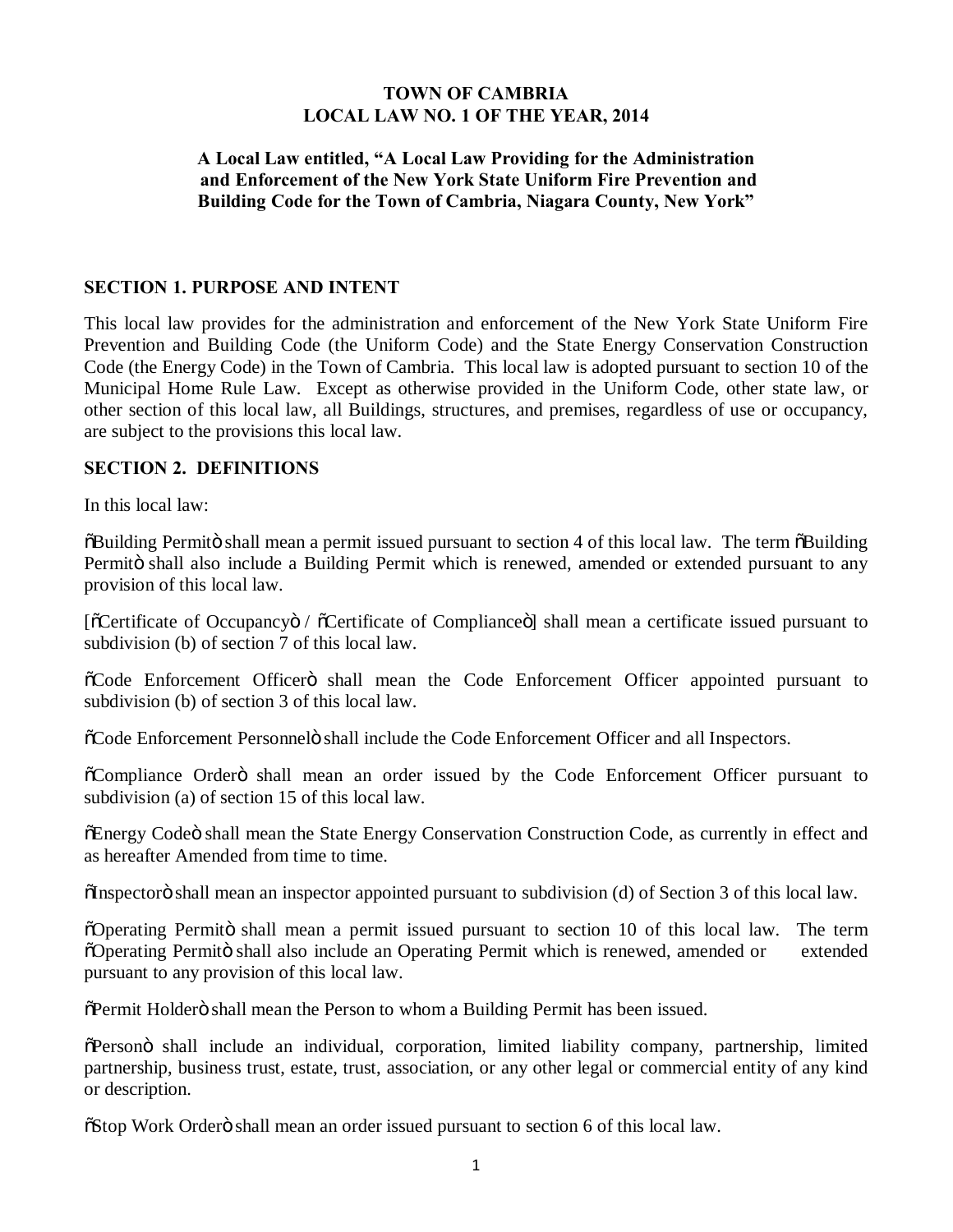$\tilde{\sigma}$ Temporary Certificate $\tilde{\sigma}$  shall mean a certificate issued pursuant to subdivision (d) of section 7 of this local law.

 $\delta$ Town $\ddot{\text{o}}$  shall mean the Town of Cambria.

 $\ddot{\text{O}}$ Uniform Codeö shall mean the New York State Uniform Fire Prevention and Building Code, as currently in effect and as hereafter amended from time to time.

## **SECTION 3. CODE ENFORCEMENT OFFICER AND INSPECTORS**

- (A) The office of Code Enforcement Officer is hereby created. The Code Enforcement Officer shall administer and enforce all the provisions of the Uniform Code, the Energy Code and this local law. The Code Enforcement Officer shall have the following powers and duties:
	- 1. To receive, review, and approve or disapprove application for Building Permits, [*Certificates of Occupancy / Certificates of Compliance*], Temporary Certificates and Operating Permits, and the plans, specifications and construction documents submitted with such applications;
	- 2. Upon approval of such applications, to issue Building Permits, [*Certificates of Occupancy / Certificates of Compliance*], Temporary Certificates and Operating Permits, and to include in Building Permits, [*Certificates of Occupancy / Certificates of Compliance*], Temporary certificates and Operating Permits such terms and conditions as the Code Enforcement Officer may determine to be appropriate;
	- 3. To conduct construction inspections, inspections to be made prior to the issuance of [*Certificates of Occupancy / Certificates of Compliance*], Temporary Certificates and Operating Permits, fire safety and property, maintenance inspections, inspections incidental to the investigation of complaints, and all other inspections required or permitted under any provision of this local law;
	- 4. To issue Stop Work Orders;
	- 5. To review and investigate complaints;
	- 6. To issue orders pursuant to subdivision (a) of section 15 (Violations) of this local law;
	- 7. To maintain records;
	- 8. To collect fees as set by the Town Board of the Town of Cambria;
	- 9. To pursue administrative enforcement actions and proceedings;
	- 10. In consultation with this Town other attorney, to pursue such legal actions and proceedings as may be necessary to enforce the Uniform Code, the Energy Code and this local law, or to abate or correct conditions not in compliance with the Uniform Code, the energy Code or this local law; and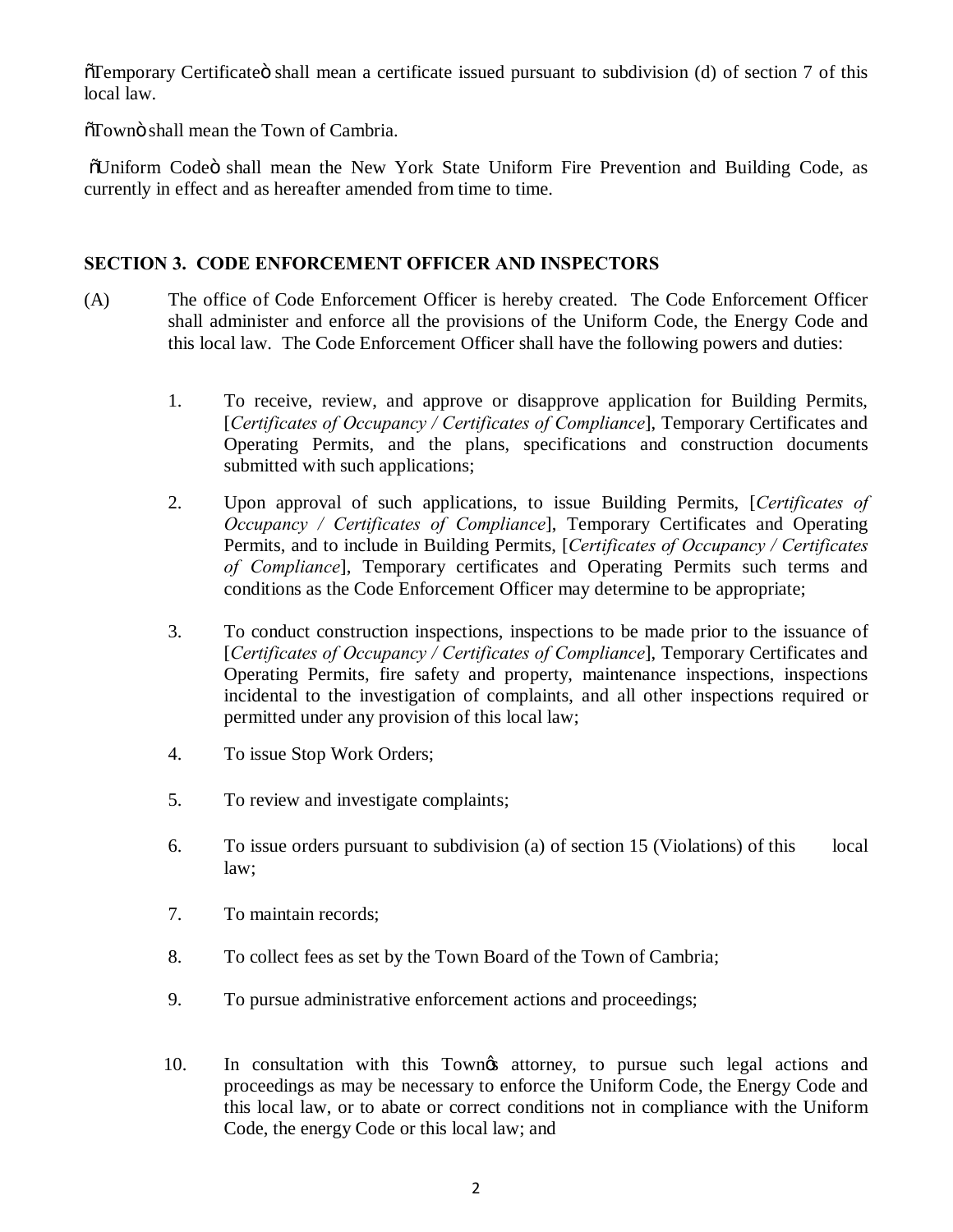- 11. To exercise all other powers and fulfill all other duties conferred upon the Code Enforcement Officer by this local law.
- (B) The Code Enforcement Officer shall be appointed by Town of Cambria Town Board. The Code Enforcement Officer shall possess background experience related to building construction or fire prevention and shall, within the time prescribed by law, obtain such basic training, in-service training, advanced in-service training and other training as the State of New York shall require for code enforcement personnel, and the Code enforcement Officer shall obtain certification from the State Fire Administrator pursuant to the Executive Law and the regulations promulgated thereunder.
- (C) In the event that the Code Enforcement Officer is unable to serve as such for any reason, an individual shall be appointed by the Town of Cambria Town Board to serve as Acting Code enforcement Officer. The Acting Code Enforcement Officer shall, during the term of his or her appointment, exercise all powers and fulfill all duties conferred upon the Code Enforcement Officer by this local law.
- (D) One or more Inspectors may be appointed by the Town of Cambria Town Board to act under the supervision and direction of the Code Enforcement Officer and to assist the Code Enforcement Officer in the exercise of the powers and fulfillment of the duties conferred upon the Code Enforcement Officer by this local law. Each Inspector shall, within the time prescribed by law, obtain such basic training, in-service training, advanced in-service training and other training as the State of New York shall require for code enforcement personnel, and each Inspector shall obtain certification from the State Fire Administrator pursuant to the Executive Law and the regulations promulgated thereunder.
- (E) The compensation for the Code Enforcement Officer and Inspectors shall be fixed from time to time by the Town Board of the Town of Cambria.

# **SECTION 4. BUILDING PERMITS**

- (A) **Building Permits Required**. Except as otherwise provided in subdivision (b) of this section, a Building Permit shall be required for any work which must conform to the Uniform Code and/or the Energy Code, including but not limited to, the construction, enlargement, alteration, improvement, removal, relocation or demolition of any building or structure or any portion thereof, and the installation of a solid fuel burning heating appliance, chimney or flue in any dwelling unit. No Person shall commence any work for which a Building Permit is required without first having obtained a Building Permit from the Code Enforcement Officer.
- (B) **Exemptions.** No Building Permit shall be required for work in any of the following categories:
	- 1. Installation of swings and other playground equipment associated with a one- or two-family dwelling or multiple single-family dwellings (townhouses).
	- 2. Installation of swimming pools associated with one- or two-family dwelling or multiple singlefamily dwellings (townhouse) where such pools are designed for a water depth of less than 24 inches and are installed entirely above ground;
	- 3. Construction of retaining walls unless such walls support or impound Class I, II or IIIA liquids;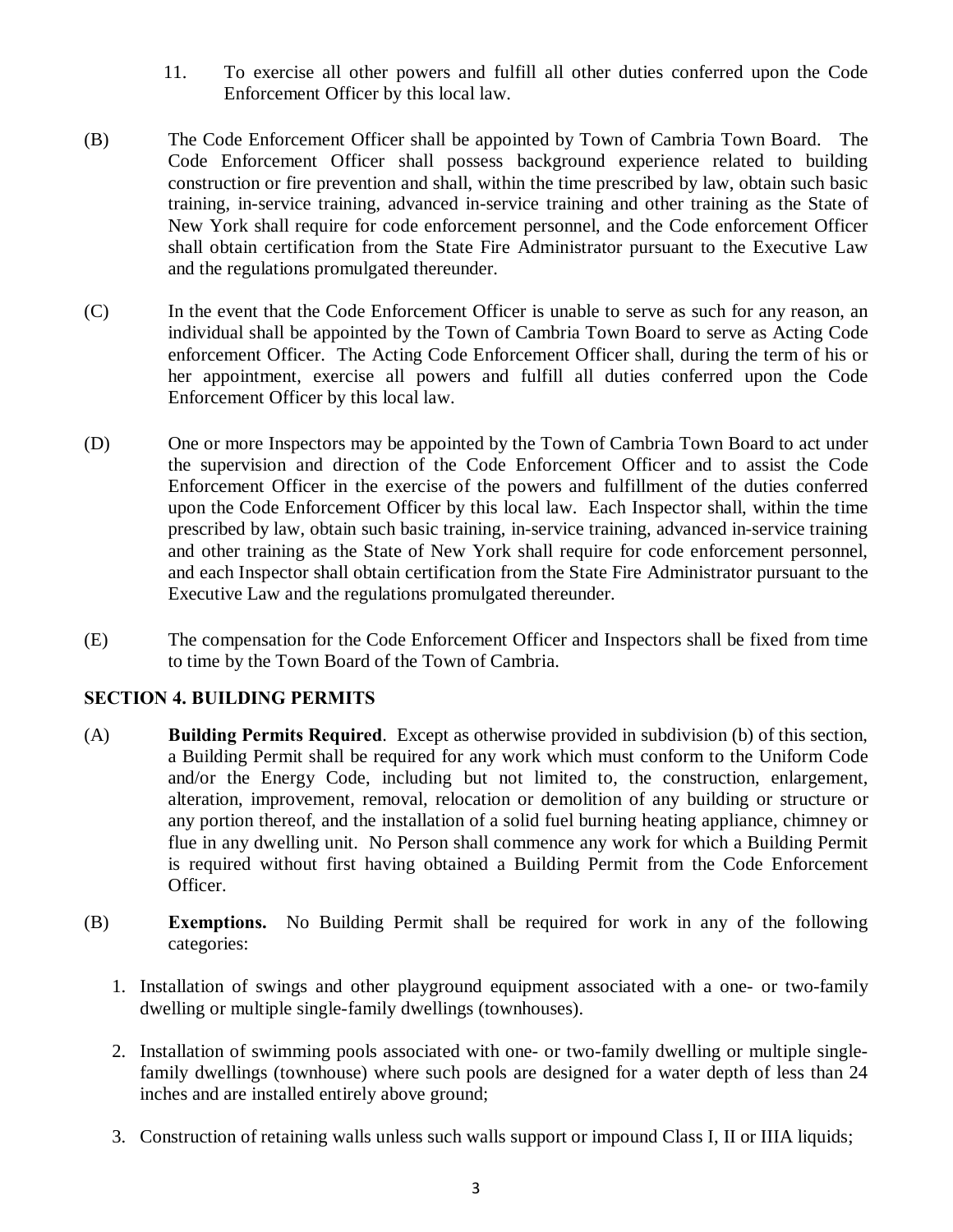- 4. Construction of temporary motion picture, television and theater stage sets and scenery;
- 5. Installation of window awnings supported by an exterior wall of a one- or two-family dwelling or multiple single-family dwellings (townhouse);
- 6. Installation of partitions or movable cases less than  $5\phi 90$  in height;
- 7. Painting, wallpapering, tiling, carpeting or other similar finish work;
- 8. Installation of listed portable electrical, plumbing, heating, ventilation or cooling equipment or appliances;
- 9. Replacement of any equipment provided the replacement does not alter the equipment is listing or render it inconsistent with the equipment to original specifications; or
- 10. Repairs, provided that such repairs do not involve (i) the removal or cutting away of a loadbearing wall, partition, or portion thereof, or of any structural beam or load bearing component; (ii) the removal or change of any required means of egress, or the rearrangement of parts of a structure in a manner which affects egress; (III) the enlargement, alteration, replacement or relocation of any building system; or (iv) the removal from service of all or part of a fire protection system for any period of time.
- (C) **Exemption not deemed authorization to perform non-compliant work**. The exemption from the requirement to obtain a building permit for work in any category set forth in subdivision (b) of this section shall not be deemed an authorization for work to be performed in violation of the Uniform Code or the Energy Code.
- (D) **Applications for Building Permits**. Applications for a Building Permit shall be made in writing on a form provided by or otherwise acceptable to the Code Enforcement Officer. The application shall be signed by the owner of the property where the work is to be performed or an authorized agent of the owner. The application shall include such information as the Code Enforcement Officer deems sufficient to permit a determination by the Code Enforcement Officer that the intended work complies with all applicable requirements of the Uniform Code and the Energy Code. The application shall include or be accompanied by the following information and documentation:
	- 1. A description of the proposed work;
	- 2. The tax map number and the street address of the premises where the work is to be performed;
	- 3. The occupancy classification of any affected building or structure;
	- 4. Where applicable, a statement of special inspections prepared in accordance with the provisions of the Uniform Code; and
	- 5. At least 2 sets of construction documents (drawings and/or specifications) which (i) define the scope of the proposed work; (ii) are prepared by a New York State registered architect or licensed professional engineer where so required by the Education Law; (iii) indicate with sufficient clarity and detail the nature and extent of the work proposed; (iv) substantiate that the proposed work will comply with the Uniform Code and the Energy Code; and (v) where applicable, include a site plan that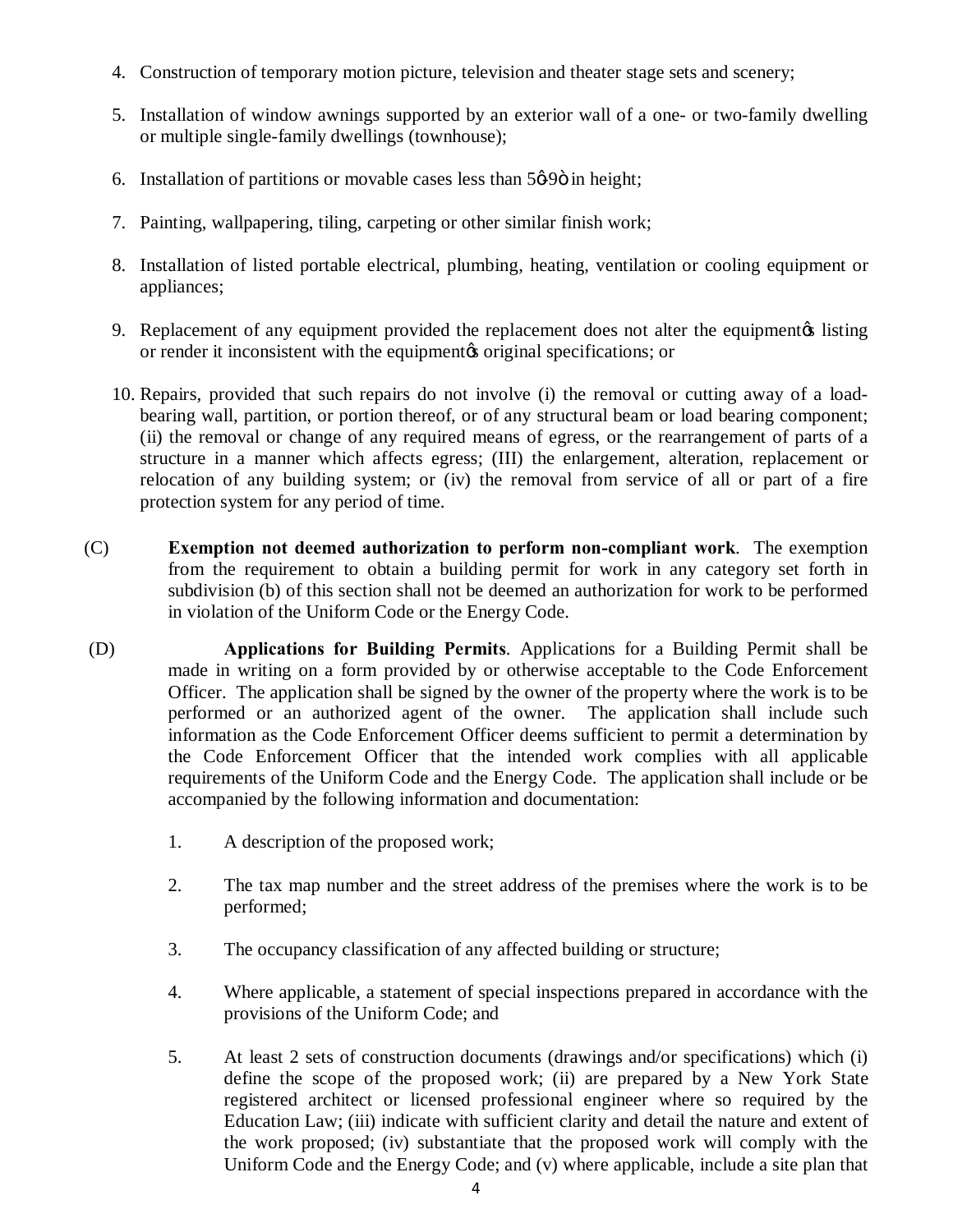shows any existing and proposed buildings and structures on the site, the location of any existing or proposed well or septic system, the location of the intended work, and the distances between the buildings and structures and the lot lines.

- (E) **Construction documents**. Construction documents will not be accepted as part of an application for a Building Permit unless they satisfy the requirements set forth in paragraph (5) of subdivision (d) of this section. Construction documents which are accepted as part of the application for a Building Permit shall be marked as accepted by the Code Enforcement Officer in writing or by stamp. One set of the accepted construction documents shall be retained by the Code Enforcement Officer, and one set of the accepted construction documents shall be returned to the applicant to be kept at the work site so as to be available for use by the Code Enforcement Personnel. However, the return of a set of accepted construction documents to the applicant shall not be construed as authorization to commence work, nor as an indication that a Building Permit will be issued. Work shall not be commenced until and unless a Building Permit is issued.
- (F) **Issuance of Building Permits**. An application for Building Permit shall be examined to ascertain whether the proposed work is in compliance with the applicable requirements of the Uniform Code and Energy Code. The Code Enforcement Officer shall issue a Building Permit if the proposed work is in compliance with the applicable requirements of the Uniform Code and Energy Code.
- (G) **Building Permits to be displayed**. Building permits shall be visibly displayed at the work site and shall remain visible until the authorized work has been completed.
- (H) **Work to be in accordance with construction documents.** All work shall be performed in accordance with the construction documents which were submitted with and accepted as part of the application for the Building Permit. The Building Permit shall contain such a directive. The Permit Holder shall immediately notify the Code Enforcement Officer of any change occurring during the course of the work. The Building Permit shall contain such a directive. If the Code Enforcement Officer determines that such change warrants a new or amended Building Permit, such change shall not be made until and unless a new or amended Building Permit reflecting such change is issued.
- (I) **Time limits**. Building Permits shall become invalid unless the authorized work is commenced with [ *6* ] months following the date of issuance. Building Permits shall expire [ 12 ] months after the date of issuance. A Building Permit which has become invalid or which has expired pursuant to this subdivision may be renewed upon application by the Permit Holder, payment of the applicable fee, and approval of the application by the Code Enforcement Officer.
- (J) **Revocation or suspension of Building Permits.** If the Code Enforcement Officer determines that a Building permit was issued in error because of incorrect, inaccurate or incomplete information, or that the work for which a Building Permit was issued violates the Uniform Code or Energy Code, the Code Enforcement Officer shall revoke the Building Permit or suspend the Building Permit until such time as the Permit Holder demonstrates that (1) all work then completed is in compliance with all applicable provisions of the Uniform Code and the Energy Code and (2) all work then proposed to be performed shall be in compliance with all applicable provisions of the Uniform Code and Energy Code.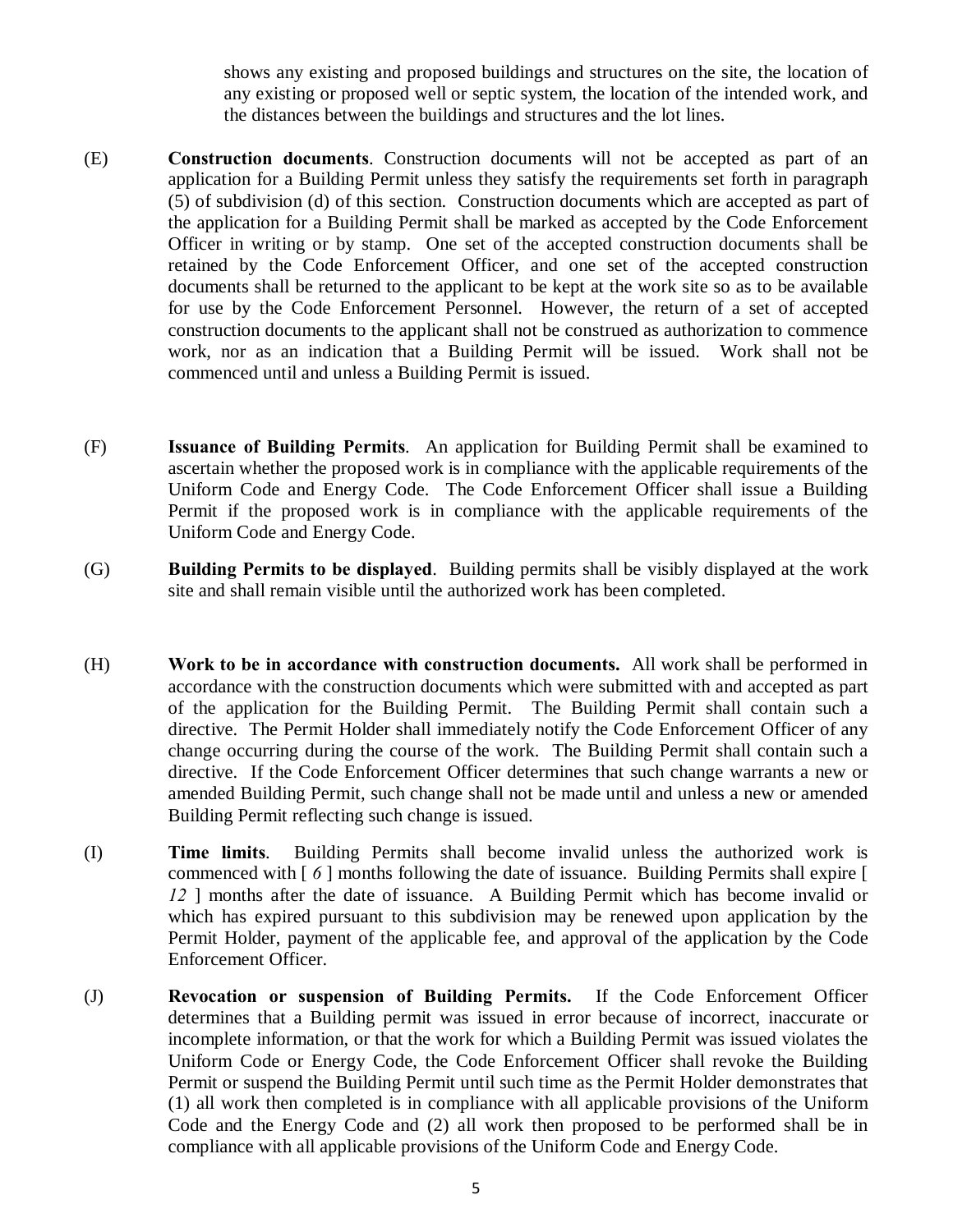(K) **Fee**. The fee specified in or determined in accordance with the provisions set forth in section 16 (Fees) of this local law must be paid at the time of submission of an application for a Building Permit, for an amended Building Permit, or for renewal of a Building Permit.

## **SECTION 5. CONSTRUCTION INSPECTIONS.**

- (A) **Work to remain accessible and exposed.** Work shall remain accessible and exposed until inspected and accepted by the Code Enforcement Officer or by an Inspector authorized by the Code Enforcement Officer. The Permit Holder shall notify the Code Enforcement Officer when any element of work described in subdivision (b) of this section is ready for inspection.
- (B) **Elements of work to be inspected**. The following elements of the construction process shall be inspected made, where applicable:
	- 1. Work site prior to the issuance of a Building Permit;
	- 2. Footing and foundation;
	- 3. Preparation for concrete slab;
	- 4. Framing;
	- 5. Building systems, including underground and rough-in;
	- 6. Fire resistant construction;
	- 7. Fire resistant penetrations;
	- 8. Solid fuel burning appliances, chimneys, flues or gas vents;
	- 9. Energy Code compliance; and
	- 10. A final inspection after all work authorized by the Building Permit has been completed.
- (C) **Inspection results.** After inspection, the work or a portion thereof shall be noted as satisfactory as completed, or the Permit Holder shall be notified as to where the work fails to comply with the Uniform Code or Energy Code. Work not in compliance with any applicable provision of the Uniform Code or Energy Code shall remain exposed until such work shall have been brought into compliance with all applicable provisions of the Uniform Code and the Energy Code, reinspected, and found satisfactory as completed.
- (D) **Fee**. The fee specified in or determined in accordance with the provisions set forth in section 16 (Fees) of this local law must be paid prior to or at the time of each inspection performed pursuant to this section.

### **SECTION 6. STOP WORK ORDERS.**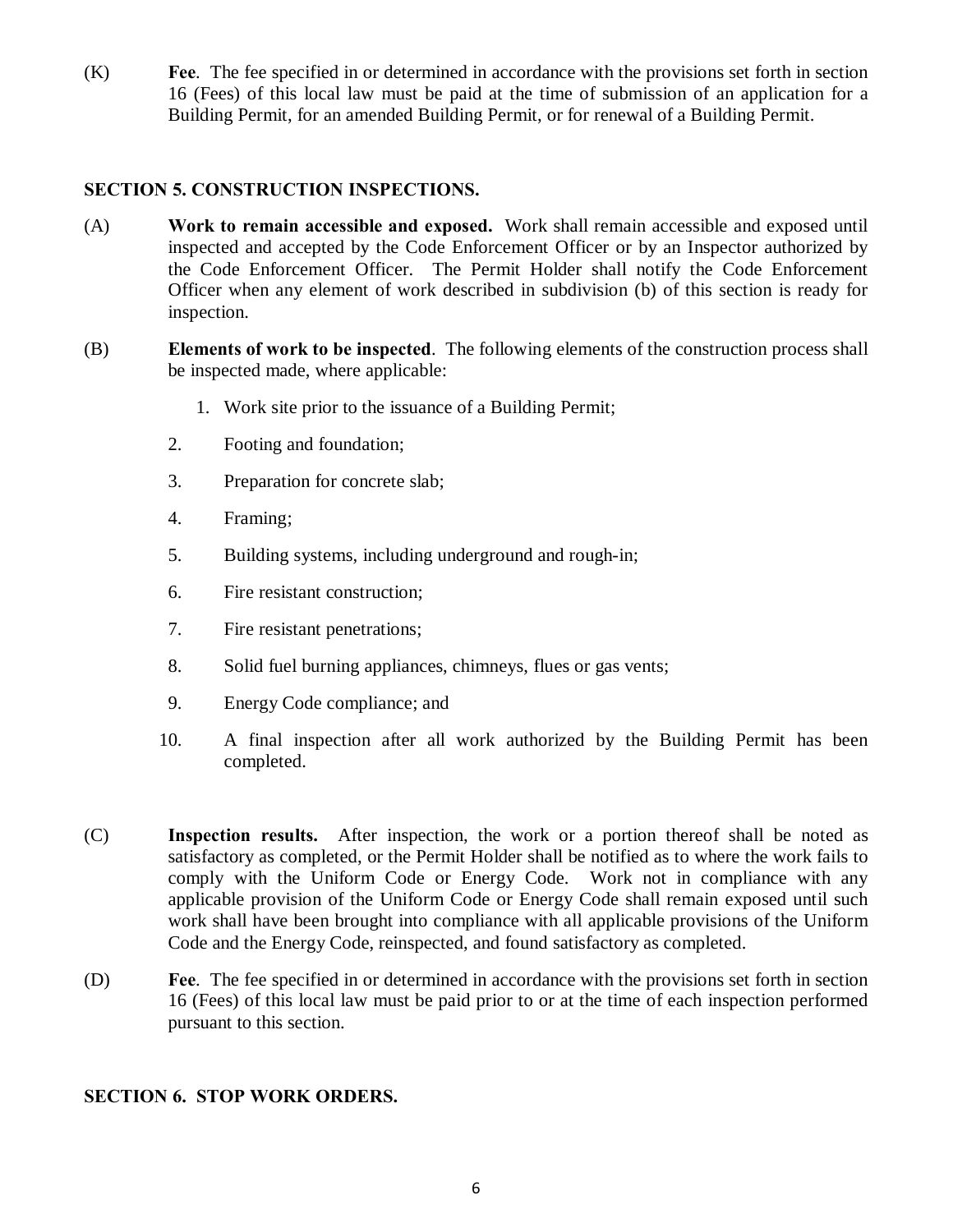- (A) **Authority to issue.** The Code Enforcement Officer is authorized to issue Stop Work Orders pursuant to this section. The Code Enforcement Officer shall issue a Stop Work Order to halt:
	- 1. Any work that is determined by the Code Enforcement Officer to be contrary to any applicable provision of the Uniform Code or Energy Code, without regard to whether such work is or is not work for which a Building Permit is required, and without regard to whether a Building Permit has or has not been issued for such work, or
	- 2. Any work that is being conducted in a dangerous or unsafe manner in the opinion of the Code Enforcement Officer, without regard to whether such work is or is not work for which a Building Permit is required, and without regard to whether a Building Permit has or has not been issued for such work, or
	- 3. Any work for which a Building Permit is required which is being performed without the required Building Permit, or under a Building Permit that has become invalid, has expired, or has been suspended or revoked.
- (B) **Content of Stop Work Orders**. Stop Work Orders shall (1) be in writing, (2) be dated and signed by the Code Enforcement Officer, (3) state the reason or reasons for issuance, and (4) if applicable, state the conditions which must be satisfied before work will be permitted to resume.
- (C) **Service of Stop Work Order**. The Code Enforcement Officer shall cause the Stop Work Order, or a copy thereof, to be served on the owner of the affected property (and, if the owner is not the Permit Holder, on the Permit Holder) personally or by [*registered mail / certified mail*]. The Code Enforcement Officer shall be permitted, but not required, to cause the Stop Work Order, or copy thereof, to be served on any builder, architect, tenant, contractor, subcontractor, construction superintendent, or their agents, or any other Person taking part or assisting in work affected by the Stop Work Order, personally or by [*registered mail / certified mail*]; provided, however, that failure to serve any Person mentioned in this sentence shall not affect the efficacy of the Stop Work Order.
- (D) **Effect of Stop Work Order**. Upon the issuance of a Stop Work Order, the owner of the affected property, the Permit Holder and any other person performing, taking part in or assisting in the work shall immediately cease all work which is the subject of the Stop Work Order.
- (E) **Remedy not exclusive.** The issuance of a Stop Work Order shall not be the exclusive remedy available to address any event described in subdivision (a) of this section, and the authority to issue a Stop Work Order shall be in addition to, and not in substitution for or limitation of, the right and authority to pursue any other remedy or impose any other penalty under section 15 (Violations) of this local law or under any other applicable local law or State law. Any such remedy or penalty may be pursued at any time, whether prior to, at the time of, or after the issuance of a Stop Work Order

# **SECTION 7. [CERTIFICATES OF OCCUPANY / CERTIFICATES OF COMPLIANCE]**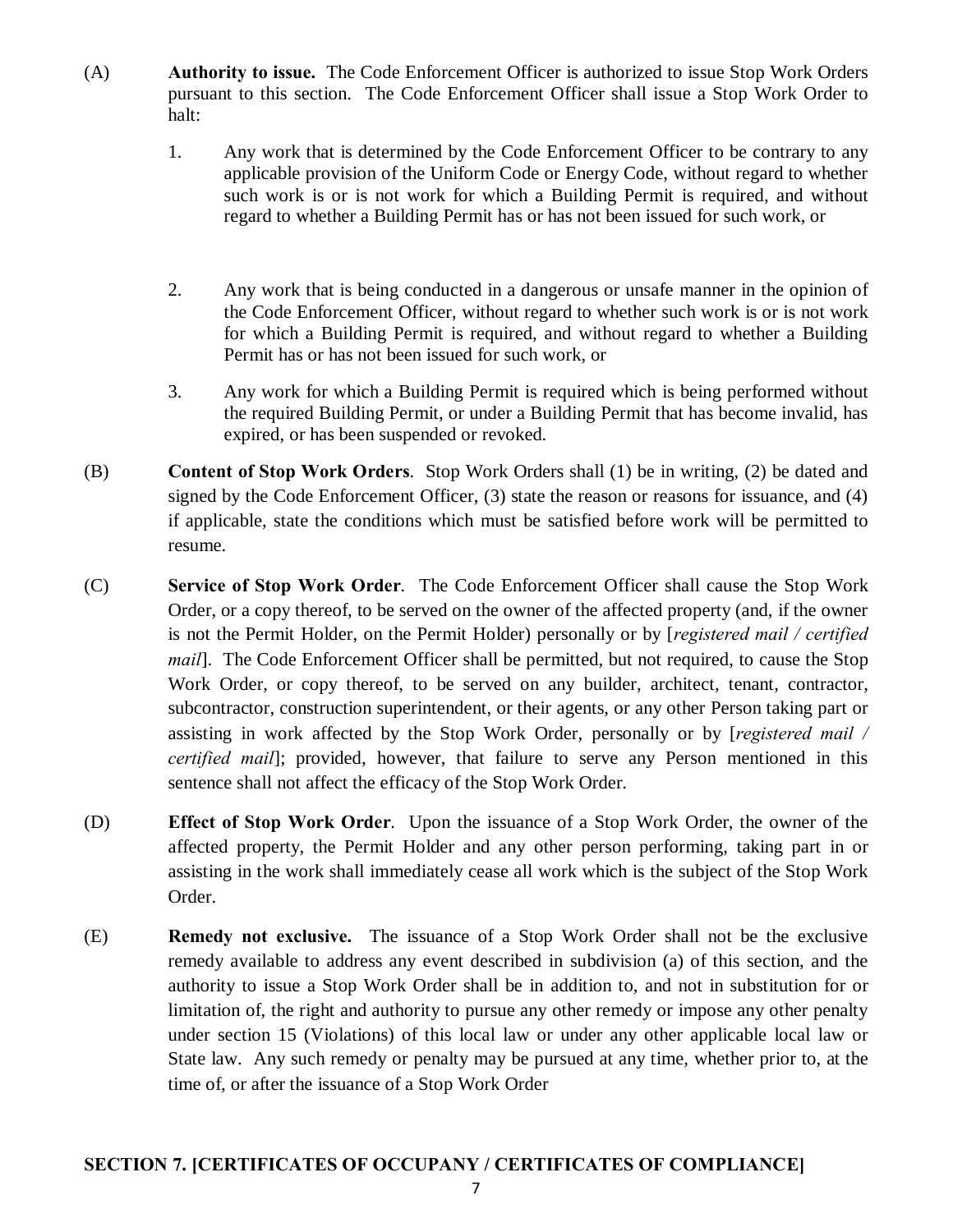- (A) [*Certificates of Occupancy / Certificates of Compliance*] required. A *[Certificate of Occupancy / Certificate of Compliance*] shall be required for any work which is the subject of a Building Permit and for all structures, buildings, or portions thereof, which are converted from one use or occupancy classification or subclassification to another. Permission to use or occupy a building or structure, or portion thereof, for which a Building Permit was previously issued shall be granted only by issuance of a [*Certificate of Occupancy / Certificate of Compliance*].
- (B) **Issuance of [***Certificates of Occupancy / Certificates of Compliance***].** The Code Enforcement Officer shall issue a [*Certificate of Occupancy / Certificate of Compliance*] if the work which was the subject of the Building Permit was completed in accordance with all applicable provisions of the Uniform Code and Energy Code and, if applicable, that the structure, building or portion thereof was converted from one use or occupancy classification or subclassification to another complies with all applicable provisions of the Uniform Code and Energy Code. The Code Enforcement Officer or an Inspector authorized by the Code Enforcement Officer shall inspect the building, structure or work prior to the issuance of a [*Certification of Occupancy / Certificate of Compliance*]. In addition, where applicable, the following documents, prepared in accordance with the provisions of the Uniform Code by such person or persons as may be designated by or otherwise acceptable to the Code Enforcement Officer, at the expense of the applicant for the [*Certificate of Occupancy / Certificate of Compliance*], shall be provided to the Code Enforcement Officer prior to the issuance of the [*Certificate of Occupancy / Certificate of Compliance*]:
	- 1. A written statement of structural observations and/or a final report of special inspections, and
	- 2. Flood hazard certifications
- (C) **Contents of [***Certificates of Occupancy / Certificates of Compliance***].** A [*Certificate of Occupancy / Certificate of Compliance*] shall contain the following information:
	- 1. The Building Permit number, if any;
	- 2. The date of issuance of the Building Permit, if any;
	- 3. The name, address and tax map number of the property;
	- 4. If the [*Certificate of Occupancy / Certificate of Compliance*] is not applicable to an entire structure, a description of that portion of the structure for which the [*Certificate of Occupancy / Certificate of Compliance*] is issued;
	- 5. The use and occupancy classification of the structure;
	- 6. The type of construction of the structure;
	- 7. The assembly occupant load of the structure, if any;
	- 8. If an automatic sprinkler system is provided, a notation as to whether the sprinkler system is required;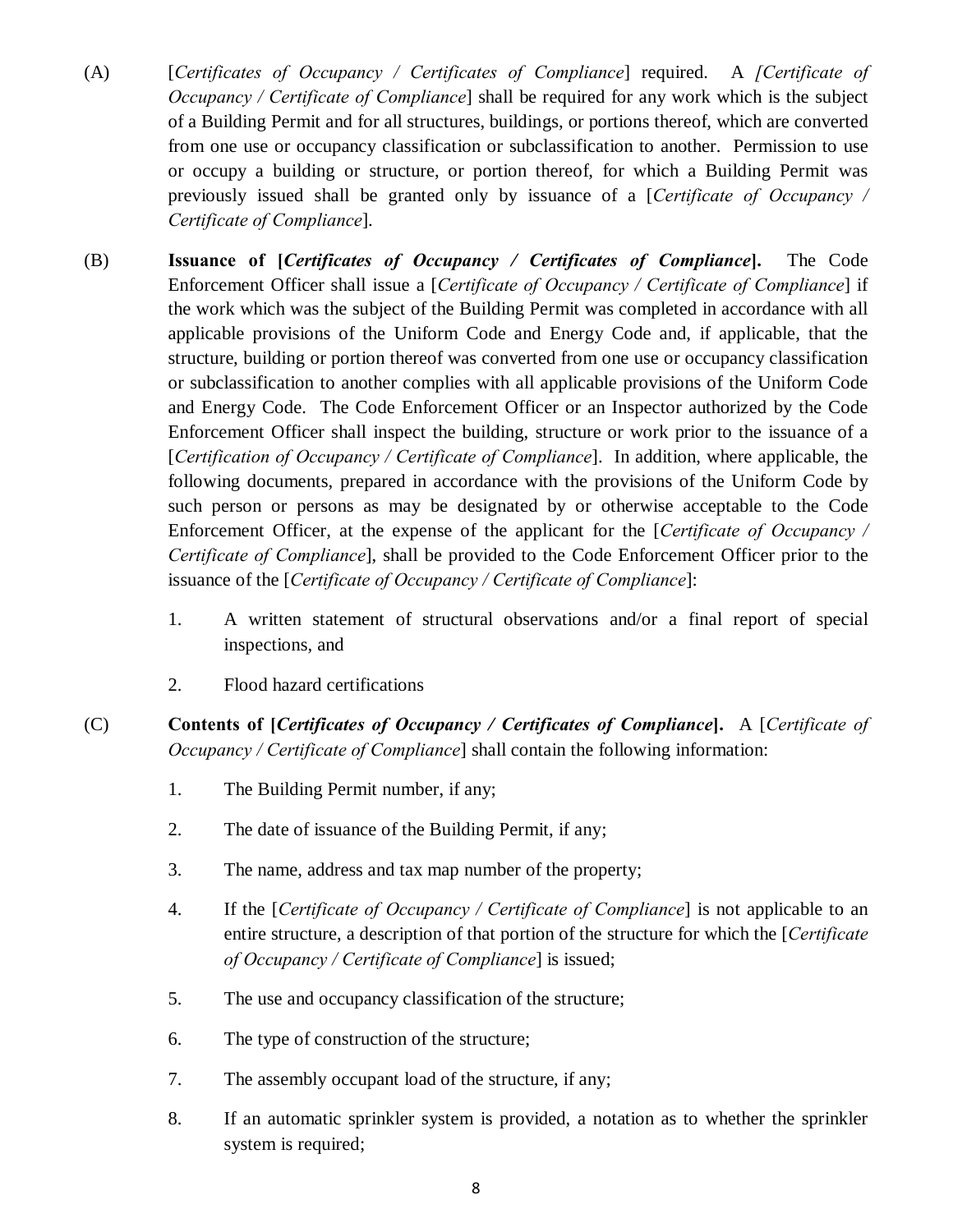- 9. Any special conditions imposed in connection with the issuance of the Building Permit; and
- 10. The signature of the Code Enforcement Officer issuing the [*Certificate of Occupancy / Certificate of Compliance*] and the date of issuance.
- (D) **Temporary Certificate.** The Code Enforcement Officer shall be permitted to issue a Temporary Certificate allowing the temporary occupancy of a building or structure, or a portion thereof, prior to the completion of the work which is the subject of a Building Permit. However, in no event shall the Code Enforcement Officer issue a Temporary Certificate unless the Code Enforcement Officer determines (1) that the building or structure, or the portion thereof covered by the Temporary Certificate, may be occupied safely, (2) that any fire- and smoke-detecting or fire protection equipment which has been installed is operational, and (3) that all required means of egress from the building or structure have been provided. The Code Enforcement Officer may include in a Temporary Certificate such terms and conditions as he or she deems necessary or appropriate to ensure safety or to further the purposes and intent of the Uniform Code. A Temporary Certificate shall be effective for a period of time, not to exceed [ *6* ] months, which shall be determined by the Code Enforcement Officer and specified in the Temporary Certificate. During the specified period of effectiveness of the Temporary Certificate, the Permit Holder shall undertake to bring the building or structure into full compliance with all applicable provisions of the Uniform Code and the Energy Code
- (E) **Revocation or suspension of certificates.** If the Code Enforcement Officer determines that a [*Certificate of Occupancy / Certificate of Completion*] or a Temporary Certificate was issued in error because of incorrect, inaccurate or incomplete information, and if the relevant deficiencies are not corrected to the satisfaction of the Code Enforcement Officer within such period of time as shall be specified by the Code Enforcement Officer, the Code Enforcement Officer shall revoke or suspend such certificate.
- (F) **Fee.** The fee specified in or determined in accordance with the provisions set forth in section 16 (Fees) of this local law must be paid at the time of submission of an application for a [*Certificate of Occupancy / Certificate of Compliance*] or for Temporary Certificate.

### **SECTION 8. NOTIFICATION REGARDING FIRE OR EXPLOSION.**

The chief of any fire department providing the fire fighting services for a property within the *Town of Cambria* shall promptly notify the Code Enforcement Officer of any fire or explosion involving any structural damage, fuel burning appliance, chimney or gas vent.

## **SECTION 9. UNSAFE BUILDING AND STRUCTURES**

Unsafe structures and equipment in the *Town of Cambria* shall be identified and addressed in accordance with the procedures established in Section 1125 of the Zoning Ordinance, as now in effect or as hereafter amended from time to time.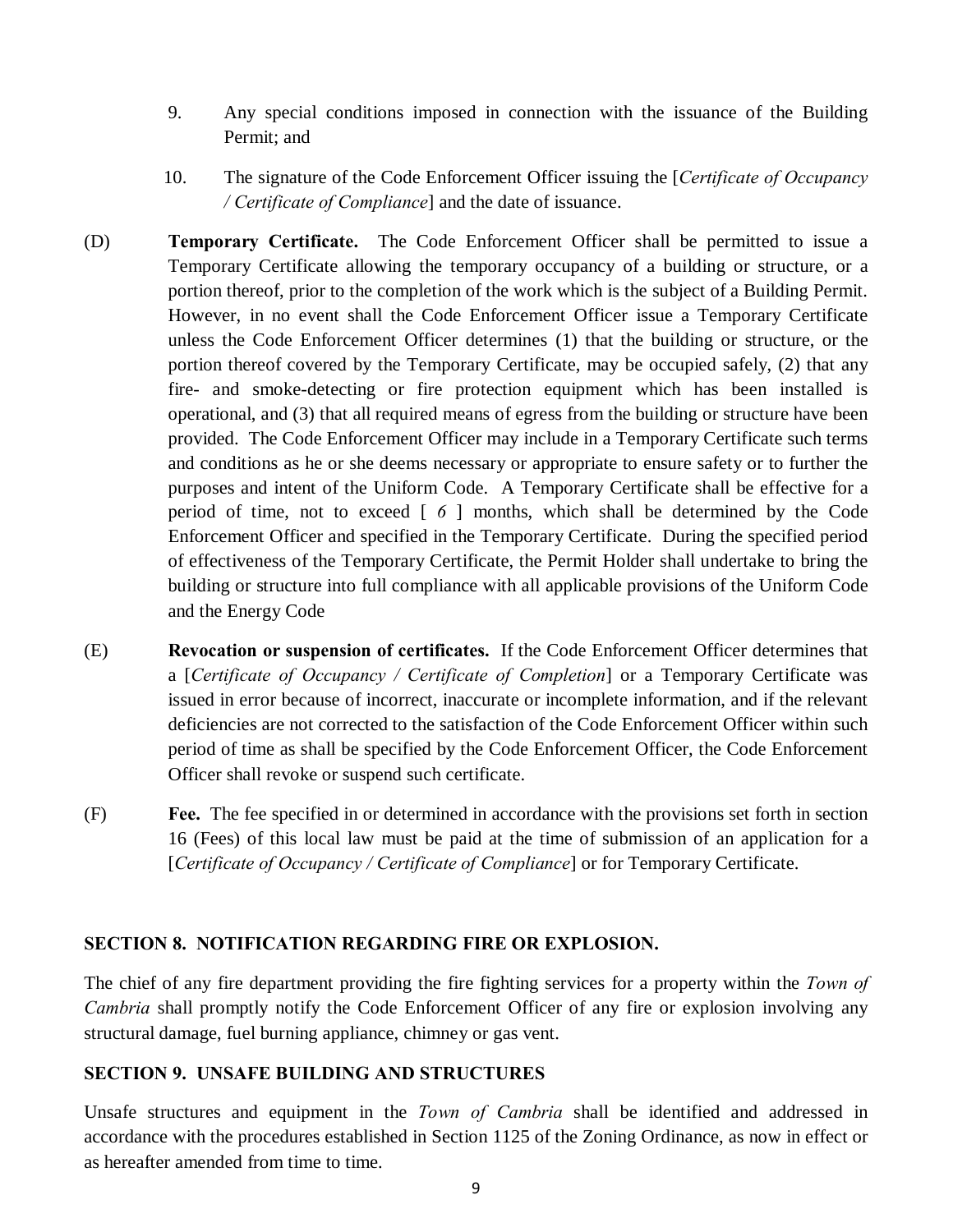## **SECTION 10. OPERATING PERMITS.**

- (A) Operation Permits required. Operating Permits shall be required for conducting the activities or using the categories of buildings listed below:
	- 1. Manufacturing, storing or handling hazardous materials in quantities exceeding those listed in Table 2703.1.1(1), 2703.1.1(2), 2703.1.1(3) or 2703.1.1(4) in the publication entitled  $\delta$ Fire Code of New York Stateö and incorporated by reference in 19 NYCRR section 1225.1;
	- 2. Hazardous processes and activities, including but not limited to, commercial and industrial operation which produce combustible dust as a byproduct, fruit and crop ripening, and waste handling;
	- 3. Use of pyrotechnic devices in assembly occupancies;
	- 4. Buildings containing one or more areas of public assembly with an occupant load of 100 persons or more; and
	- 5. Buildings whose use or occupancy classification may pose a substantial potential hazard to public safety, as determined by resolution adopted by the *Town Board* of the *Town of Cambria*.

Any person who proposes to undertake any activity or to operate any type of building listed in this subdivision (a) shall be required to obtain an Operating Permit prior to commencing such activity or operation.

- (B) **Application for Operating Permits.** An application for an Operating Permit shall be in writing on a form provided by or otherwise acceptable to the Code Enforcement Officer. Such application shall include such information as the Code Enforcement Officer deems sufficient to permit a determination by the Code Enforcement Officer that quantities, materials, and activities conform to the requirements of the Uniform Code. If the Code Enforcement Officer determines that tests or reports are necessary to verify conformance, such test or reports shall be performed or provided by such person or persons as may be designated by or otherwise acceptable to the Code Enforcement Officer, at the expense of the applicant.
- (C) **Inspections.** The Code Enforcement Officer or an Inspector authorized by the Code Enforcement Officer shall inspect the subject premises prior to the issuance of an Operating Permit.
- (D) **Multiple Activities**. In any circumstance in which more than one activity listed in subdivision (a) of this section is to be conducted at a location, the Code Enforcement Officer may require a separate Operating Permit for each such activity, or the Code Enforcement Officer may, in his or her discretion, issue a single Operating Permit to apply to all such activities.
- (E) **Duration of Operating Permits.** Operating Permits shall remain in effect until reissued, renewed, revoked, or suspended.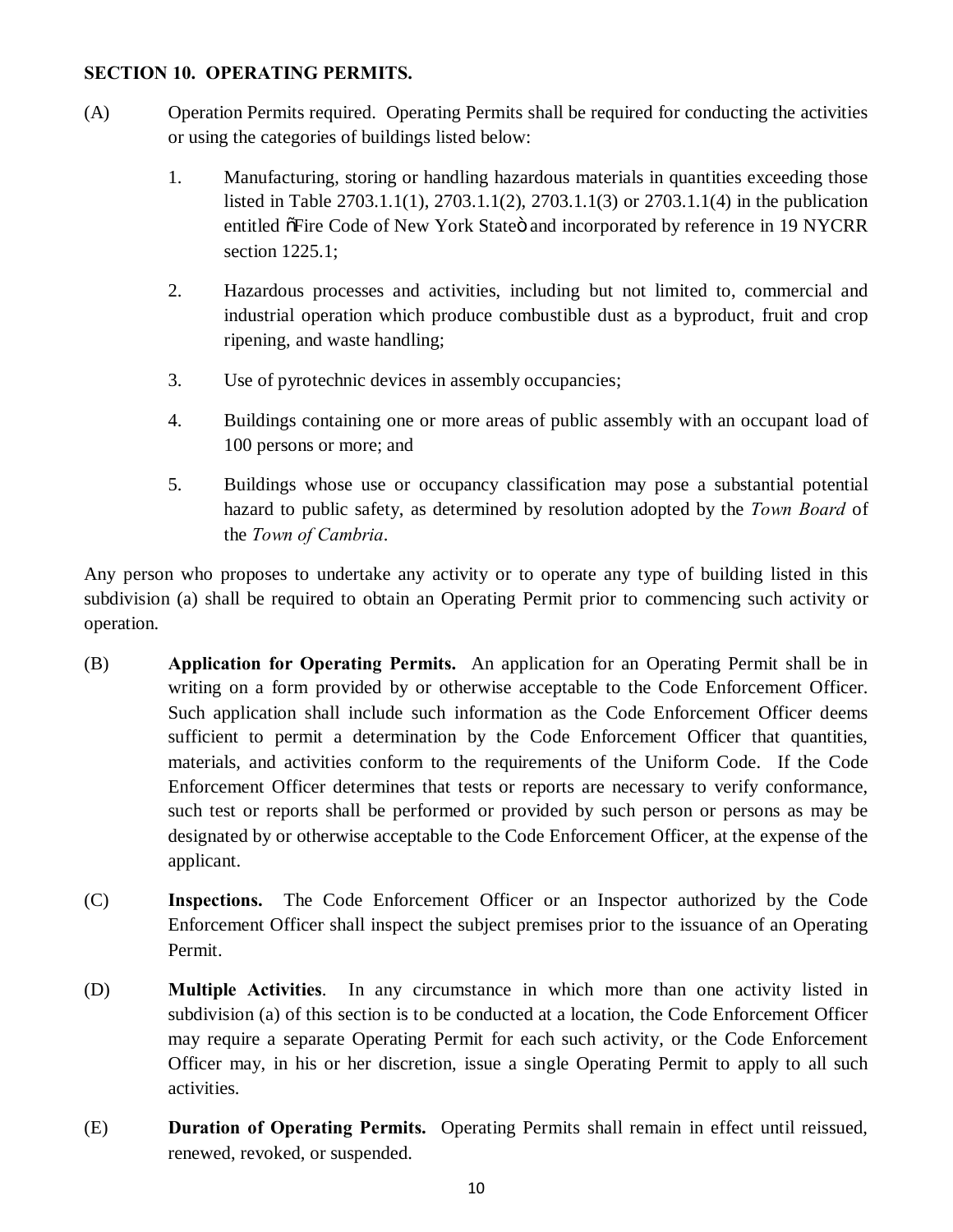- (F) **Revocation or suspension of Operating Permits.** If the Code Enforcement Officer determines that any activity or building for which an Operating Permit was issued does not comply with any applicable provision of the Uniform Code, such Operating Permit shall be revoked or suspended.
- (G) **Fee.** The fee specified in or determined in accordance with the provisions set forth in section 16 (Fees) of this local law must be paid at the time submission of an application for an Operating Permit, for an amended Operating Permit, or for reissue or renewal of an Operating Permit.

# **SECTION 11. FIRE SAFETY AND PROPERTY MAINTENANCE INSPECTIONS**

- (A) **Inspections required.** Fire safety and property maintenance inspections of buildings and structures shall be performed by the Code Enforcement Officer or an Inspector designated by the Code Enforcement Officer at the following intervals:
	- 1. Fire Safety and property maintenance inspections of buildings or structures which contain an area of public assembly shall be performed at least once every twelve (12) months.
	- 2. Fire safety and property maintenance inspections of buildings or structures being occupied as dormitories shall be performed at least once every twelve (12) months.
	- 3. Fire safety and property maintenance inspections of all multiple dwellings not included in paragraphs (1) or (2) of this subdivision, and all non-residential buildings, structures, uses and occupancies not included in paragraphs (1) or (2) of this subdivision, shall be performed at least once every *thirty-six (36) months*].
- (B) **Inspections permitted**. In addition to the inspections required by subdivision (a) of this section, a fire safety and property maintenance inspection of any building, structure, use, or occupancy, or of any dwelling unit, may also be performed by the Code Enforcement Officer or and Inspector designated by the Code Enforcement Officer at any time upon:
	- 1. The request of the owner of the property to be inspected or an authorized agent of such owner;
	- 2. Receipt by the Code Enforcement Officer of a written statement alleging that conditions or activities failing to comply with the Uniform Code or Energy Code exist; or
	- 3. Receipt by the Code Enforcement Officer of any information, reasonably believed by the Code Enforcement Officer to be reliable, giving rise to reasonable cause to believe that conditions or activities failing to comply with the Uniform Code or Energy Code exist;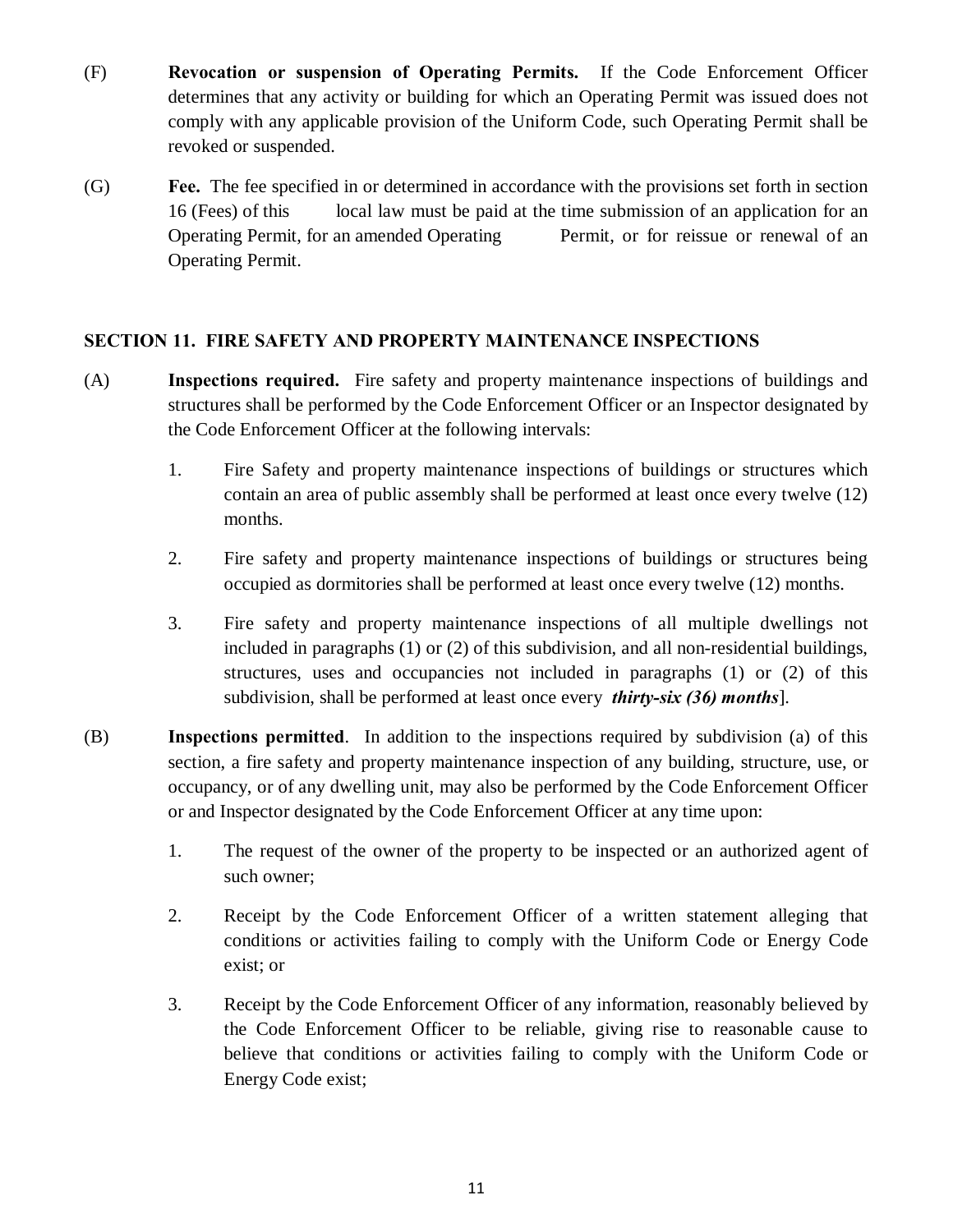Provided, however, that nothing in this subdivision shall be construed as permitting an inspection under any circumstances under which a court order or warrant permitting such inspection is required, unless such court order or warrant shall have been obtained.

- (C) **OFPC Inspections.** Nothing in this section or in any other provision of this local law shall supersede, limit or impair the powers, duties and responsibilities of the New York State Office of Fire Prevention and Control (õOFPCö) and the New York State Fire Administrator under Executive Law Section 156-e and Education Law section 807-b. Notwithstanding any other provision of this section to the contrary:
	- 1. The Code Enforcement Officer shall not perform fire safety and property maintenance inspections of building or structure which contains an area of public assembly if OFPC performs fire safety and property maintenance inspections of such building or structure at least once every twelve (12) months;
	- 2. The Code Enforcement Officer shall not perform fire safety and property maintenance inspections of a building or structure occupied as a dormitory if OFPC performs fire safety and property maintenance inspections of such building or structure at least once every twelve (12) months;
	- 3. The Code Enforcement Officer shall not perform fire safety and property maintenance inspections of a multiple dwelling not included in paragraphs (1) or (2) of subdivision (a) of this section if OFPC performs fire safety and property maintenance inspection of such multiple dwelling at intervals not exceeding the interval specified in paragraph (3) of subdivision (a) of this section; and
	- 4. The Code Enforcement Officer shall not perform fire safety and property maintenance inspections of a non-residential building, structure, use or occupancy not included in paragraphs (1) or (2) of subdivision (a) of this section if OFPC performs fire safety and property maintenance inspections of such non-residential building, structure, use or occupancy at intervals not exceeding the interval specified in paragraph (3) of subdivision (a) of this section.]
- (D) **Fee.** The fee specified in or determined in accordance with the provisions set forth in section 16 (Fees) of this local law must be paid prior to or at the time each inspection performed pursuant to this section. This subdivision shall not apply to inspections performed by OFPC.

# **SECTION 12. COMPLAINTS**

The Code Enforcement Officer shall review and investigate complaints which allege or assert the existence of conditions or activities that fail to comply with the Uniform Code, the Energy Code, this local law, or any other local law [ordinance] or regulation adopted for administration and enforcement of the Uniform Code or Energy Code. The process for responding to a complaint shall include such of the following steps as the Code Enforcement Officer may deem to be appropriate: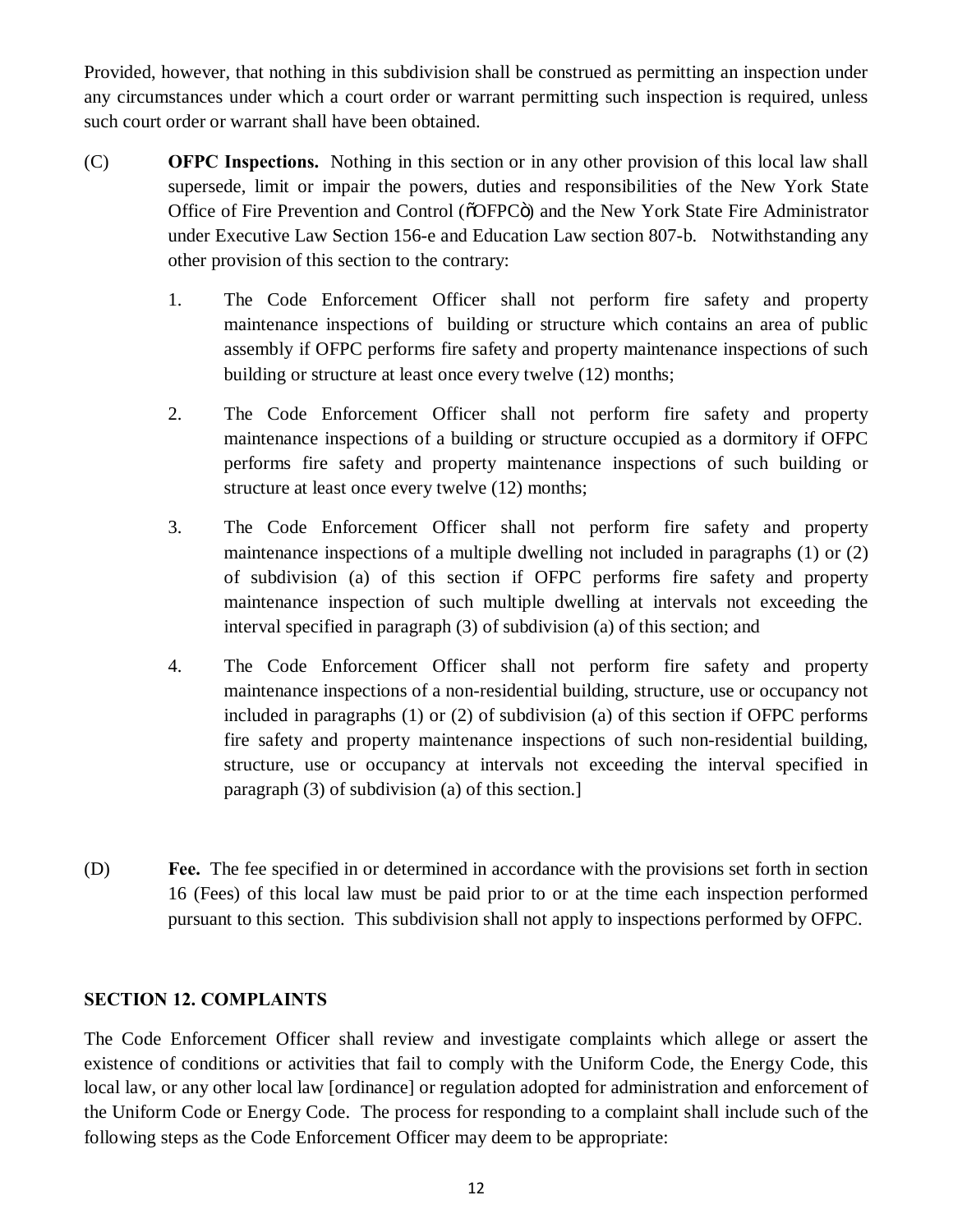- (A) Performing an inspection of the conditions and/or activities alleged to be in violation, and documenting the results of such inspection;
- (B) If a violation is found to exist, providing the owner of the affected property and any other Person who may be responsible for the violation with notice of the violation and opportunity to abate, correct or cure the violation, or otherwise proceeding in the manner described in section 15 (Violations) of this local law;
- (C) If appropriate, issuing a Stop Work Order;
- (D) If a violation which was found to exist is abated or corrected, performing an inspection to ensure that the violation has been abated or corrected, preparing a final written report reflecting such abatement or correction and filing such report with the complaint.

## **SECTION 13. RECORD KEEPING**.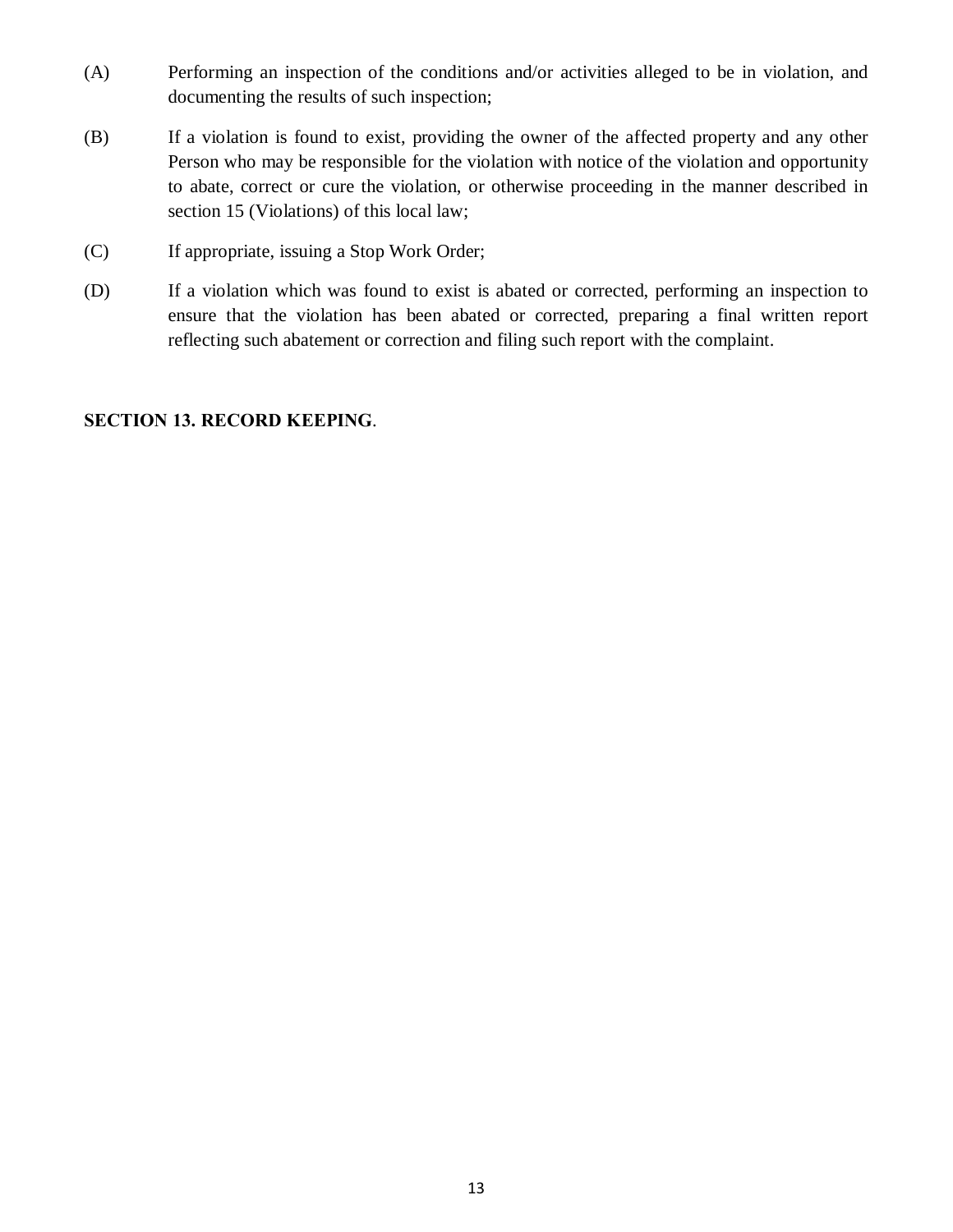- (A) The Code Enforcement Officer shall keep permanent official records of all transactions and activities conducted by all Code Enforcement Personnel, including records of:
	- 1. All applications received, reviewed and approved or denied;
	- 2. All plans, specifications and construction documents approved;
	- 3. All Building Permits, [*Certificates of Occupancy / Certificates of Compliance*], Temporary Certificates, Stop Work Orders, and Operating Permits, issued;
	- 4. All inspections and tests performed;
	- 5. All statements and reports issued;
	- 6. All complaints received;
	- 7. All investigations conducted;
	- 8. All other features and activities specified in or contemplated by sections 4 through 12, inclusive of this local law, including; and
	- 9. All fees charged and collected.
- (B) All such records shall be public records open for public inspection during normal business hours. All plans and records pertaining to buildings or structures, or appurtenances thereto, shall be retained for at least the minimum time period so required by State law and regulation.

### **SECTION 14. PROGRAM REVIEW AND REPORTING**

- (A) The Code Enforcement Officer shall submit to the Town Board of the Town of Cambria a monthly written report and summary of all business conducted by the Code Enforcement Office and the Inspectors, including a report and summary of all transactions and activities described in section 13 (Record Keeping) of this local law and a report and summary of all appeals or litigation pending or concluded.
- (B) The Code Enforcement Officer shall annually submit to the Secretary of State on behalf of the Town of Cambria, on a form prescribed by the Secretary of State, a report of the activities of the Town of Cambria relative to administration and enforcement of the Uniform Code.
- (C) The Code Enforcement Officer shall, upon request of the New York State Department of State, provide the New York State Department of State, from the records and related materials the Town of Cambria is required to maintain, excerpts, summaries,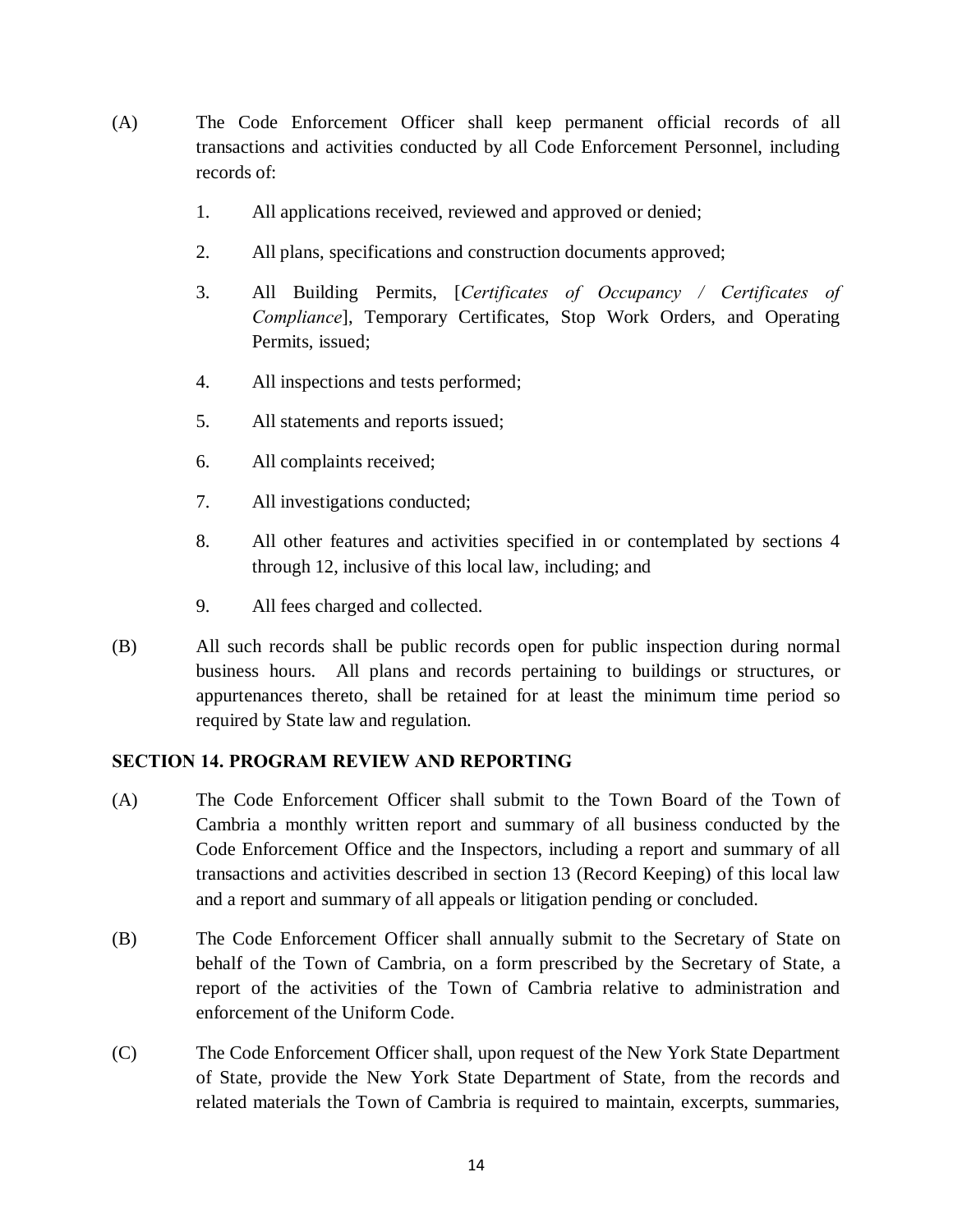tabulations, statistics and other information and accounts of the activities of the Town of Cambria in connection with administration and enforcement of the Uniform Code.

## **SECTION 15: VIOLATIONS**

- (A) **Compliance Order**. The Code Enforcement Officer is authorized to order in writing the remedying of any condition or activity found to exist in, on or about any building, structure, or premises in violation of the Uniform Code, the Energy Code, or this local law. Upon finding that any such condition or activity exists, the Code Enforcement Officer shall issue a Compliance Order. The Compliance Order shall (1) be in writing; (2) be dated and signed by the Code Enforcement Officer; (3) specify the condition or activity that violates the Uniform Code, the Energy Code, or this local law; (4) specify the provision or provisions of the Uniform Code, the Energy Code, or this local law which is/are violated by the specified condition or activity; (5) specify the period of time which the Code Enforcement Officer deems to be reasonably necessary for achieving compliance; (6) direct that compliance be achieved within the specified period of time; and (7) state that an action or proceeding to compel compliance may be instituted if compliance is not achieved within the specified period of time. The Code Enforcement Officer shall cause the Compliance Order, or a copy thereof, to be served on the owner of the affected property personally or by [*registered mail / certified mail*]. The Code Enforcement Officer shall be permitted, but not required, to cause the Compliance Order, or a copy thereof, to be served on any builder, architect, tenant, contractor, subcontractor, construction superintendent, or agents, or any other Person taking part or assisting in work being performed at the affected property personally or by [*registered mail / certified mail*]; provided, however, that failure to serve any Person mentioned in this sentence shall not affect the efficacy of the Compliance Order.
- (B) **Appearance Tickets.** The Code Enforcement Officer and each Inspector are authorized to issue appearance tickets for any violation of the Uniform Code.
- (C) **Civil Penalties.** In addition to those penalties prescribed by State law, any Person who violates any provision of the Uniform Code, the Energy Code or this local law, or any term or condition of any Building Permit, [*Certificate of Occupancy / Certificate of Compliance*], Temporary Certificate, Stop Work Order, Operating Permit or other notice or order issued by the Code Enforcement Officer pursuant to any provision of this local law, shall be liable to a civil penalty of not more than \$200 for each day or part thereof during which such violation continues. The civil penalties provided by this subdivision shall be recoverable in an action instituted in the name of the Town of Cambria.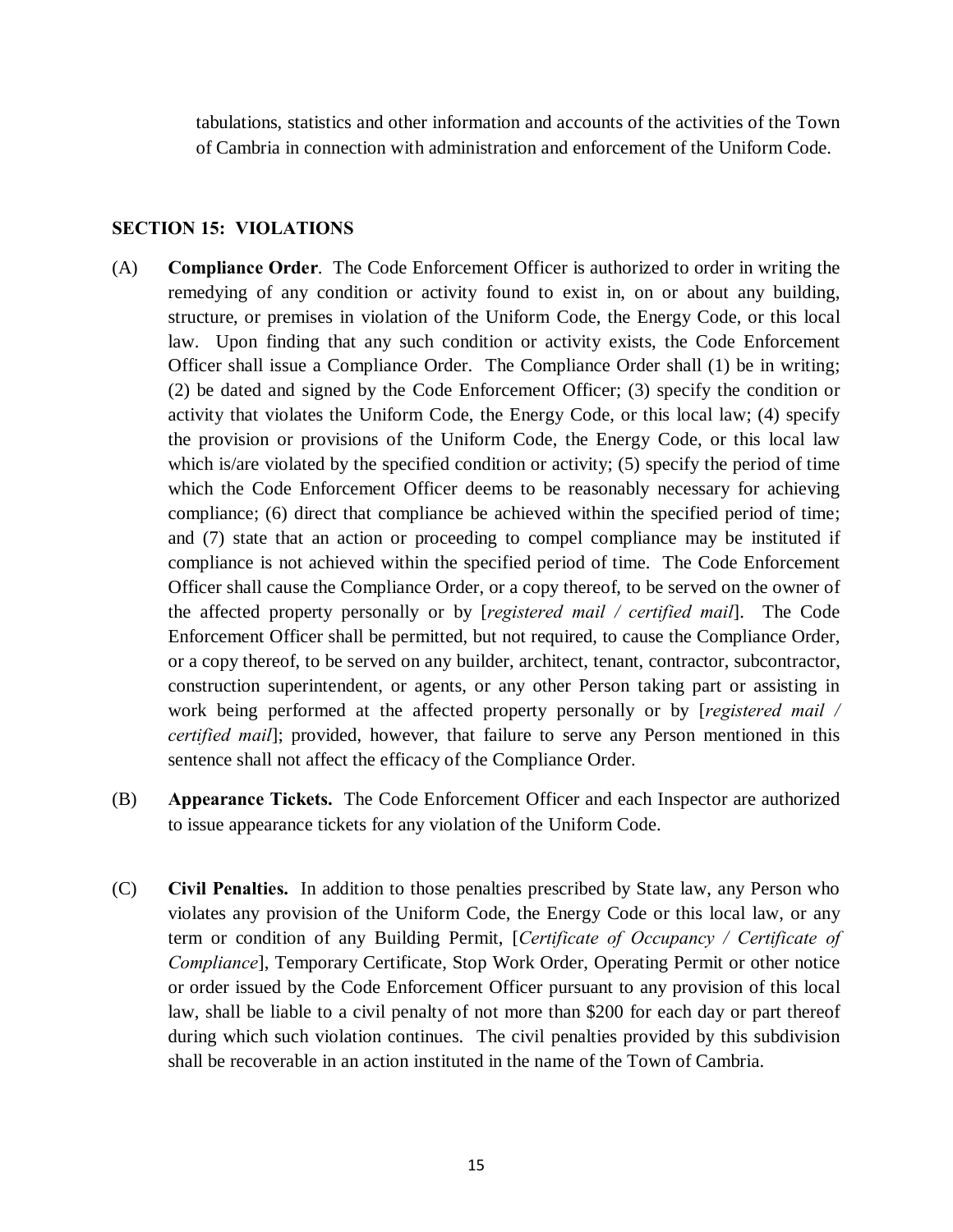- (D) **Injunctive Relief.** An Action or proceeding may be instituted in the of the Town of Cambria, in a court of competent jurisdiction, to prevent, restrain, enjoin, correct, or abate any violation of, or to enforce, any provision of the Uniform Code, the Energy Code, this local law, or any term or condition of any Building Permit, [*Certificate of Occupancy / Certificate of Compliance*], Temporary Certificate, Stop Work Order, Operating Permit, Compliance Order, or other notice or order issued by the Code Enforcement Officer pursuant to any provision of this local law. In particular, but not by way of limitation, where the construction or use of a building or structure is in violation of any provision of the Uniform Code, the Energy Code, this local law, or any Stop Work Order, Compliance Order or other order obtained under the Uniform Code, the Energy Code or this local law, an action or proceeding may be commenced in the name of the Town of Cambria, in the Supreme Court or in any other court having the requisite jurisdiction, to obtain an order directing the removal of this building or structure or an abatement of the condition in violation of such provisions. No action or proceeding described in this subdivision shall be commenced without the appropriate authorization from the Town Board of the Town of Cambria.
- (E) **Remedies Not Exclusive.** No remedy or penalty specified in this section shall be the exclusive remedy or remedy available to address any violation described in this section, and each remedy or penalty specified in this section shall be in addition to, and not in substitution for or limitation of, the other remedies or penalties specified in this section, in section 6 (Stop Work Orders) of this local law, in any other section of this local law, or in any other applicable law. Any remedy or penalty specified in this section may be 0pursued at any time, whether prior to, simultaneously with, or after the pursuit of any other remedy or penalty specified in this section, in section 6 (Stop Work Orders) of this local law, in any other section of the local law, or in any other applicable law. In particular, but not by way of limitation, each remedy and penalty specified in this section shall be in addition to, and not in substitution for or limitation of, the penalties specified in subdivision (2) of section **382** of the Executive Law, and any remedy or penalty specified in this section may be pursued at any time, whether prior to, simultaneously with or after pursuit of any penalty specified in subdivision (2) of section **382** of the Executive Law.

### **SECTION 16: FEES**

A fee schedule shall be established by resolution of the Town Board of the Town of Cambria. Such fee schedule may thereafter be amended from time to time by like resolution. The fees set forth in, or determined in accordance with, such fee schedule or amended fee schedule shall be charged and collected for the submission of applications, the issuance of Building Permits, renewed Building Permits, [*Certificate of Occupancy / Certificates of Compliance*], Temporary